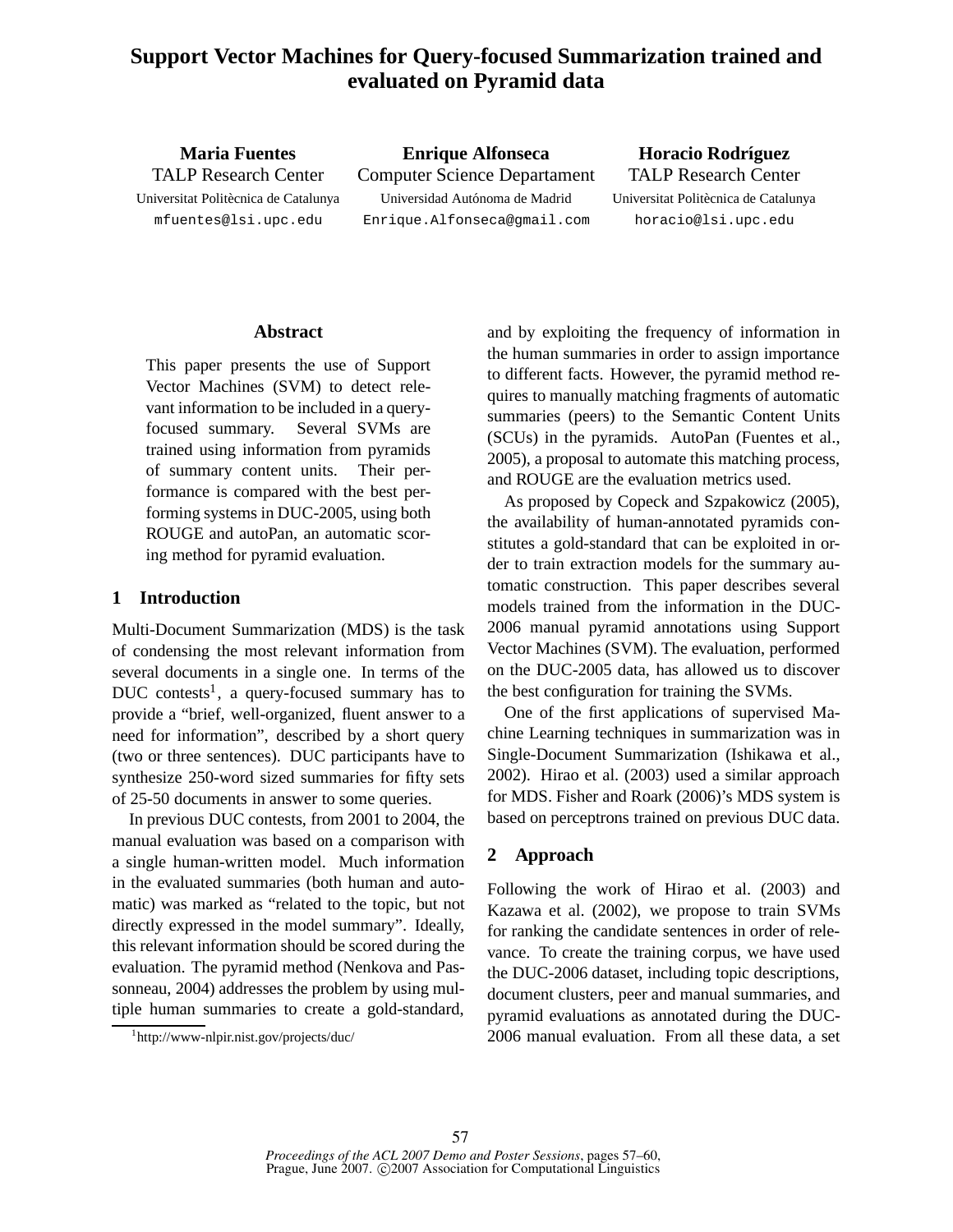of relevant sentences is extracted in the following way: first, the sentences in the original documents are matched with the sentences in the summaries (Copeck and Szpakowicz, 2005). Next, all document sentences that matched a summary sentence containing at least one SCU are extracted. Note that the sentences from the original documents that are not extracted in this way could either be positive (i.e. contain relevant data) or negative (i.e. irrelevant for the summary), so they are not yet labeled. Finally, an SVM is trained, as follows, on the annotated data.

**Linguistic preprocessing** The documents from each cluster are preprocessed using a pipe of general purpose processors performing tokenization, POS tagging, lemmatization, fine grained Named Entities (NE)s Recognition and Classification, anaphora resolution, syntactic parsing, semantic labeling (using WordNet synsets), discourse marker annotation, and semantic analysis. The same tools are used for the linguistic processing of the query. Using these data, a semantic representation of the sentence is produced, that we call *environment*. It is a semanticnetwork-like representation of the semantic units (nodes) and the semantic relations (edges) holding between them. This representation will be used to compute the (Fuentes et al., 2006) lexico-semantic measures between sentences.

**Collection of positive instances** As indicated before, every sentence from the original documents matching a summary sentence that contains at least one SCU is considered a positive example. We have used a set of features that can be classified into three groups: those extracted from the sentences, those that capture a similarity metric between the sentence and the topic description (query), and those that try to relate the cohesion between a sentence and all the other sentences in the same document or collection.

The attributes collected **from the sentences** are:

- The position of the sentence in its document.
- The number of sentences in the document.
- The number of sentences in the cluster.
- Three binary attributes indicating whether the sentence contains positive, negative and neutral discourse markers, respectively. For instance, *what's more* is positive, while *for example* and *incidentally* indicate lack of relevance.
- Two binary attributes indicating whether

the sentence contains *right-directed* discourse markers (that affect the relevance of fragment after the marker, e.g. *first of all*), or discourse markers affecting both sides, e.g. *that's why*.

- Several boolean features to mark whether the sentence starts with or contains a particular word or part-of-speech tag.
- The total number of NEs included in the sentence, and the number of NEs of each kind.
- *SumBasic score* (Nenkova and Vanderwende, 2005) is originally an iterative procedure that updates word probabilities as sentences are selected for the summary. In our case, word probabilities are estimated either using only the set of words in the current document, or using all the words in the cluster.

The attributes that **depend on the query** are:

- Word-stem overlapping with the query.
- Three boolean features indicating whether the sentence contains a subject, object or indirect object dependency in common with the query.
- Overlapping between the environment predicates in the sentence and those in the query.
- Two similarity metrics calculated by expanding the query words using Google.
- *SumFocus score* (Vanderwende et al., 2006).

The **cohesion-based** attributes <sup>2</sup> are:

- Word-stem overlapping between this sentence and the other sentences in the same document.
- Word-stem overlapping between this sentence and the other sentences in the same cluster.
- Synset overlapping between this sentence and the other sentences in the same document.
- Synset overlapping with other sentences in the same collection.

**Model training** In order to train a traditional SVM, both positive and negative examples are necessary. From the pyramid data we are able to identify positive examples, but there is not enough evidence to classify the remaining sentences as positive or negative. Although One-Class Support Vector Machine (OSVM) (Manevitz and Yousef, 2001) can learn from just positive examples, according to Yu et al. (2002) they are prone to underfitting and overfitting when data is scant (which happens in

 $2$ The mean, median, standard deviation and histogram of the overlapping distribution are calculated and included as features.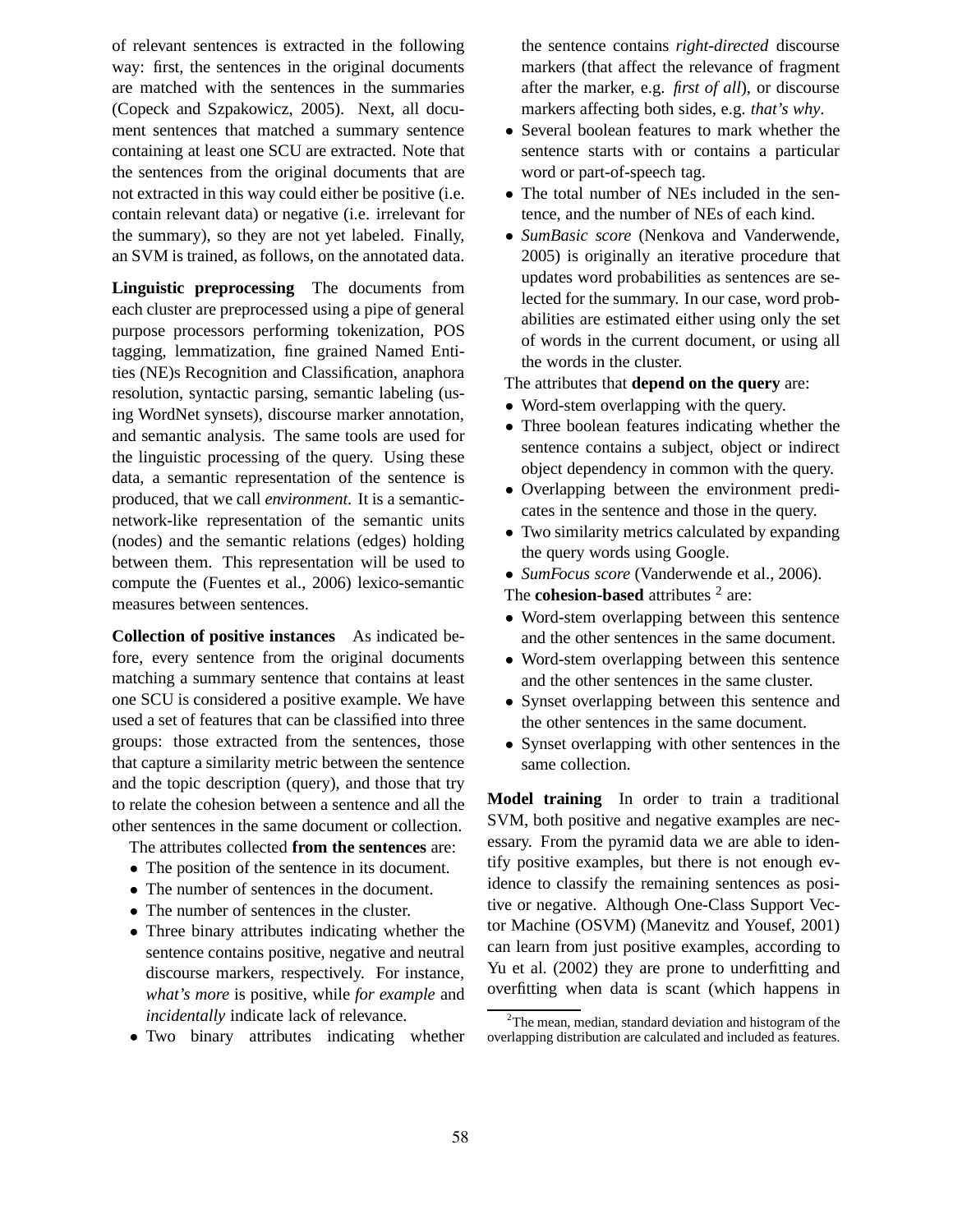this case), and a simple iterative procedure called Mapping-Convergence (MC) algorithm can greatly outperform OSVM (see the pseudocode in Figure 1).

```
Input: positive examples, POS, unlabeled examples UOutput: hypothesis at each iteration h'_1, h'_2, ..., h'_k1. Train h to identify "strong negatives" in U:
   N_1 := examples from U classified as negative by h
   P_1 := examples from U classified as positive by h
2. Set NEG := \emptyset and i := 13. Loop until N_i = \emptyset,
  3.1. NEG := NEG \cup N_i3.2. Train h'_i from POS and NEG3.3. Classify P_i by h'_i:
       N_{i+1} = examples from P_i classified as negative
       P_{i+1} = examples from P_i classified as positive
5. Return \{h'_1, h'_2, ..., h'_k\}
```
Figure 1: Mapping-Convergence algorithm.

The MC starts by identifying a small set of instances that are very dissimilar to the positive examples, called *strong negatives*. Next, at each iteration, a new SVM  $h'_i$  is trained using the original positive examples, and the negative examples found so far. The set of negative instances is then extended with the unlabeled instances classified as negative by  $h'_i$ .

The following settings have been tried:

- The set of positive examples has been collected either by matching document sentences to peer summary sentences (Copeck and Szpakowicz, 2005) or by matching document sentences to manual summary sentences.
- The initial set of *strong negative* examples for the MC algorithm has been either built automatically as described by Yu et al. (2002), or built by choosing manually, for each cluster, the two or three automatic summaries with lowest manual pyramid scores.

• Several SVM kernel functions have been tried. For training, there were 6601 sentences from the original documents, out of which around 120 were negative examples and either around 100 or 500 positive examples, depending on whether the document sentences had been matched to the manual or the peer summaries. The rest were initially unlabeled.

**Summary generation** Given a query and a set of documents, the trained SVMs are used to rank sentences. The top ranked ones are checked to avoid redundancy using a percentage overlapping measure.

#### **3 Evaluation Framework**

The SVMs, trained on DUC-2006 data, have been tested on the DUC-2005 corpus, using the 20 clusters manually evaluated with the pyramid method. The sentence features were computed as described before. Finally, the performance of each system has been evaluated automatically using two different measures: ROUGE and autoPan.

ROUGE, the automatic procedure used in DUC, is based on n-gram co-occurrences. Both ROUGE-2 (henceforward R-2) and ROUGE-SU4 (R-SU4) has been used to rank automatic summaries.

AutoPan is a procedure for automatically matching fragments of text summaries to SCUs in pyramids, in the following way: first, the text in the SCU label and all its contributors is stemmed and stop words are removed, obtaining a set of stem vectors for each SCU. The system summary text is also stemmed and freed from stop words. Next, a search for non-overlapping windows of text which can match SCUs is carried. Each match is scored taking into account the score of the SCU as well as the number of matching stems. The solution which globally maximizes the sum of scores of all matches is found using dynamic programming techniques.

According to Fuentes et al. (2005), autoPan scores are highly correlated to the manual pyramid scores. Furthermore, autoPan also correlates well with manual responsiveness and both ROUGE metrics.<sup>3</sup>

#### **3.1 Results**

| <b>Positive</b> | Strong neg.       | $R-2$ | $R-SU4$ | autoPan |
|-----------------|-------------------|-------|---------|---------|
| peer            | pyramid scores    | 0.071 | 0.131   | 0.072   |
|                 | (Yu et al., 2002) | 0.036 | 0.089   | 0.024   |
| manual          | pyramid scores    | 0.025 | 0.075   | 0.024   |
|                 | (Yu et al., 2002) | 0.018 | 0.063   | 0.009   |

Table 1: ROUGE and autoPan results using different SVMs.

Table 1 shows the results obtained, from which some trends can be found: firstly, the SVMs trained using the set of positive examples obtained from peer summaries consistently outperform SVMs trained using the examples obtained from the manual summaries. This may be due to the fact that the

<sup>&</sup>lt;sup>3</sup>In DUC-2005 pyramids were created using 7 manual summaries, while in DUC-2006 only 4 were used. For that reason, better correlations are obtained in DUC-2005 data.